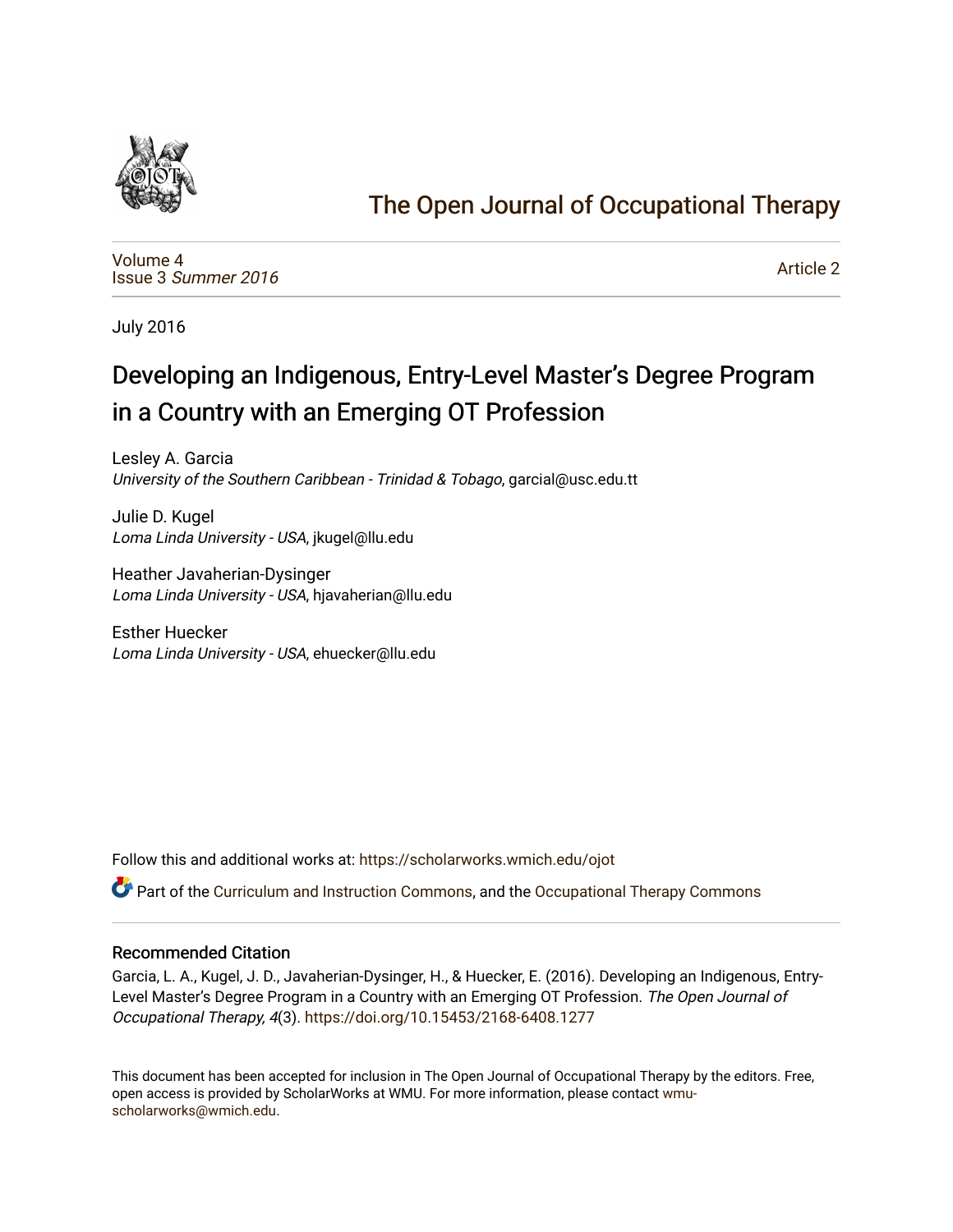### Developing an Indigenous, Entry-Level Master's Degree Program in a Country with an Emerging OT Profession

### **Abstract**

In the Republic of Trinidad and Tobago the full range of physical, mental, psychological, and socially derived problems of occupational engagement exist. Occupational therapy is often a part of the health care team to address these challenges; however, the profession is at an emergent stage in the country. This paper describes a process used for the development of an indigenous entry-level master's degree program in occupational therapy. The process was also supported and enhanced by the collaborative relationships among key stakeholders, including global partners. A qualitative design process was used to analyze the health care needs, barriers, and strategies that impact the sustainability of the proposed program. This included 47 survey respondents, 10 semi-structured interviews, and a focus group. The findings led to the development of curricular threads that informed the curricular framework of the program. The curricular framework will safeguard the sustainability of the program and the clinical relevance of its content and methods relative to the community the graduates will serve. Systematic review of curricular design and program outcomes is needed to enhance the intended learning experience of the occupational therapy students.

### Keywords

curriculum development; curricular threads; partnerships; education; sustainability

### Cover Page Footnote

We extend our gratitude to Liane Hewitt, Ph.D, OTR/L, for her support and guidance during this process. We also recognize and appreciate Clinton Valley, MBA, EdD, and former President of the University of the Southern Caribbean, for his support of and vision for the master's degree program in occupational therapy at the University of the Southern Caribbean. This research project was completed by Lesley Garcia in partial fulfillment of the Doctor of Occupational Therapy degree at Loma Linda University. Lesley would like to thank her doctoral committee, Julie Kugel, OTD, OTR/L; Heather Javaherian, OTD, OTR/L; and Esther Huecker, Ph.D, OTR/L, FAOTA, for their invaluable advice and support throughout this process. She would also like to thank all of the stakeholders who took part in this study for their support and vision of a sustainable occupational therapy program in the Republic of Trinidad and Tobago.

### Credentials Display

Lesley Garcia, OTD, OTL; Julie Kugel, OTD, OTR/L; Heather Javaherian-Dysinger, OTD, OTR/L; Esther Huecker, Ph.D, OTR/L, FAOTA

Copyright transfer agreements are not obtained by The Open Journal of Occupational Therapy (OJOT). Reprint permission for this Applied Research should be obtained from the corresponding author(s). Click [here](https://scholarworks.wmich.edu/ojot/policies.html#rights) to view our open access statement regarding user rights and distribution of this Applied Research.

DOI: 10.15453/2168-6408.1277

This applied research is available in The Open Journal of Occupational Therapy: [https://scholarworks.wmich.edu/](https://scholarworks.wmich.edu/ojot/vol4/iss3/2) [ojot/vol4/iss3/2](https://scholarworks.wmich.edu/ojot/vol4/iss3/2)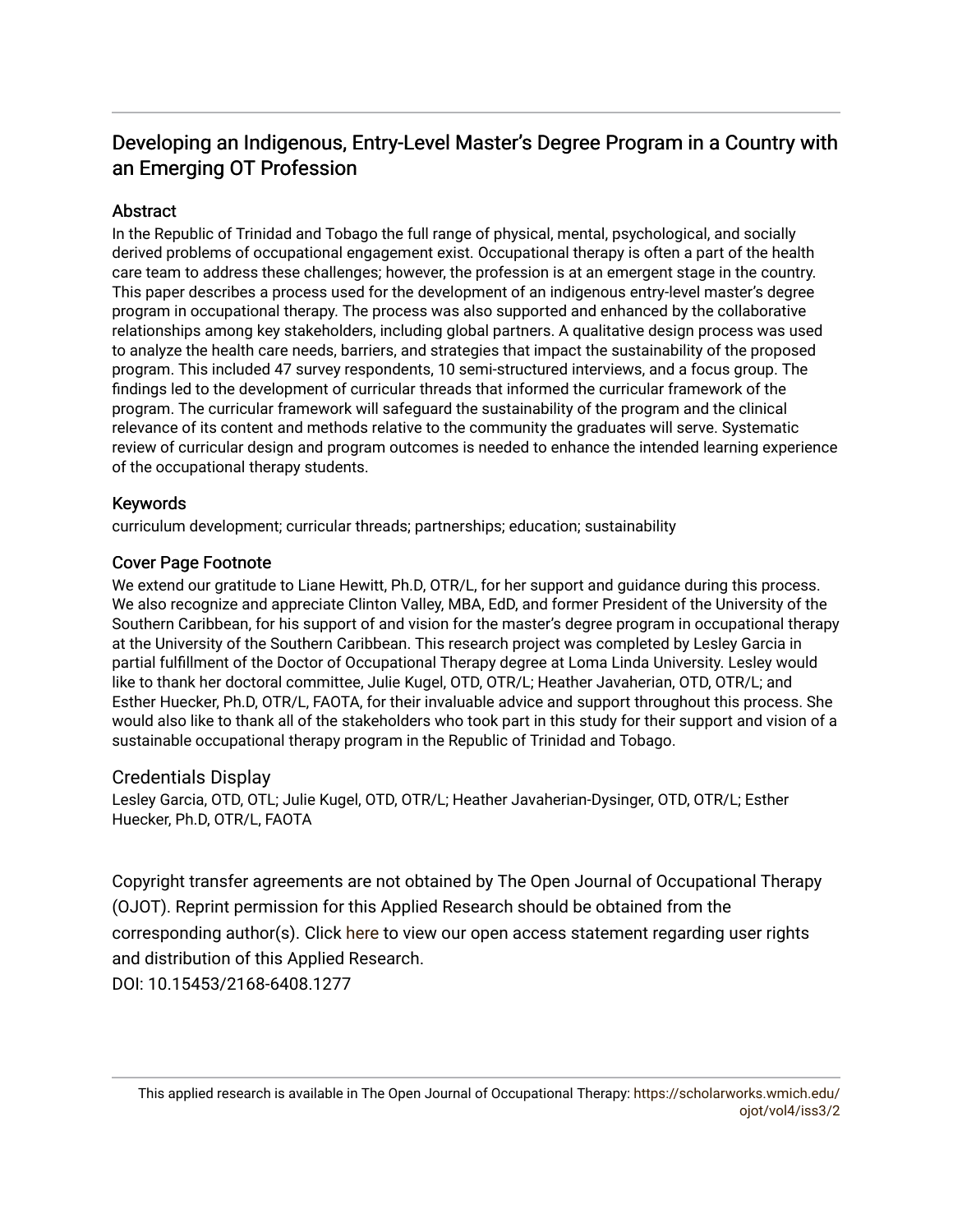Internationally, there is an increasing demand for occupational therapy services (World Federation of Occupational Therapists [WFOT], 2014). The shortage of qualified practitioners is due, in part, to the increasing number of persons with disabilities, an aging population, and an expansion in definitions of health and wellness. As a core discipline of the health care team, occupational therapy is in demand in countries where the profession is well developed and, to a lesser extent, in countries where the profession is emerging.

The twin-island Republic of Trinidad and Tobago is a developing country in the Caribbean with a population of 1.3 million people (Central Statistical Office [CSO], 2011). Of the total population, 96% resides in Trinidad and 4% in Tobago, the smaller island. There is a need for an estimated minimum of 250 occupational therapists in Trinidad and Tobago and a similar number in the wider Caribbean per country. The World Health Organization (WHO) estimates that 15% of the world's population lives with a disability, with 2% to 4% living with significant difficulties in functioning (2001). Therefore, in Trinidad and Tobago, approximately 195,000 persons could potentially benefit from occupational therapy services. There are, however, currently 16 occupational therapists registered to practice in the country, with only four of the 16 working in the public sector.

Trinidad and Tobago is considered an ageing society with persons 60 years of age and older representing 13.4% of the population (CSO, 2011). This group is anticipated to increase to Published by ScholarWorks at WMU, 2016

17.7% in 2025 and 30.1% by 2050 (Rouse, 2013). In addition, in Trinidad and Tobago there is an increase in chronic diseases, with 60% of all deaths attributed to chronic non-communicable diseases or conditions. The top five are ischemic heart disease, malignant neoplasms, diabetes mellitus, cerebrovascular diseases, and injury/external causes. These health conditions and many other socially based health problems are in the domain of occupational therapy intervention.

 Occupational therapy has existed in the wider Caribbean region in a similar manner for more than twenty years. In 1991, nine occupational therapists from Antigua, Barbados, Jamaica, and Trinidad and Tobago formed the Association of Caribbean Occupational Therapists (ACOT) [\(www.caribbeanot.com\)](www.caribbeanot.com). Despite the established need, efforts to develop an occupational therapy program in these ACOT countries have been limited to the rehabilitation technician level in Barbados.

In Trinidad and Tobago, private health care employers, public regional health authorities, government ministries, and policy makers have recognized the need for the development of a skilled workforce in the discipline of occupational therapy. Recruitment of foreign-trained qualified occupational therapists has been the usual method of attempting to meet the need; however, this method has not been sustainable because of the high costs of recruitment and the challenge of developing cultural competence in foreign-trained non-national practitioners. Another short-term method for providing occupational therapy services is through student services involving foreign occupational therapy students who complete their fieldwork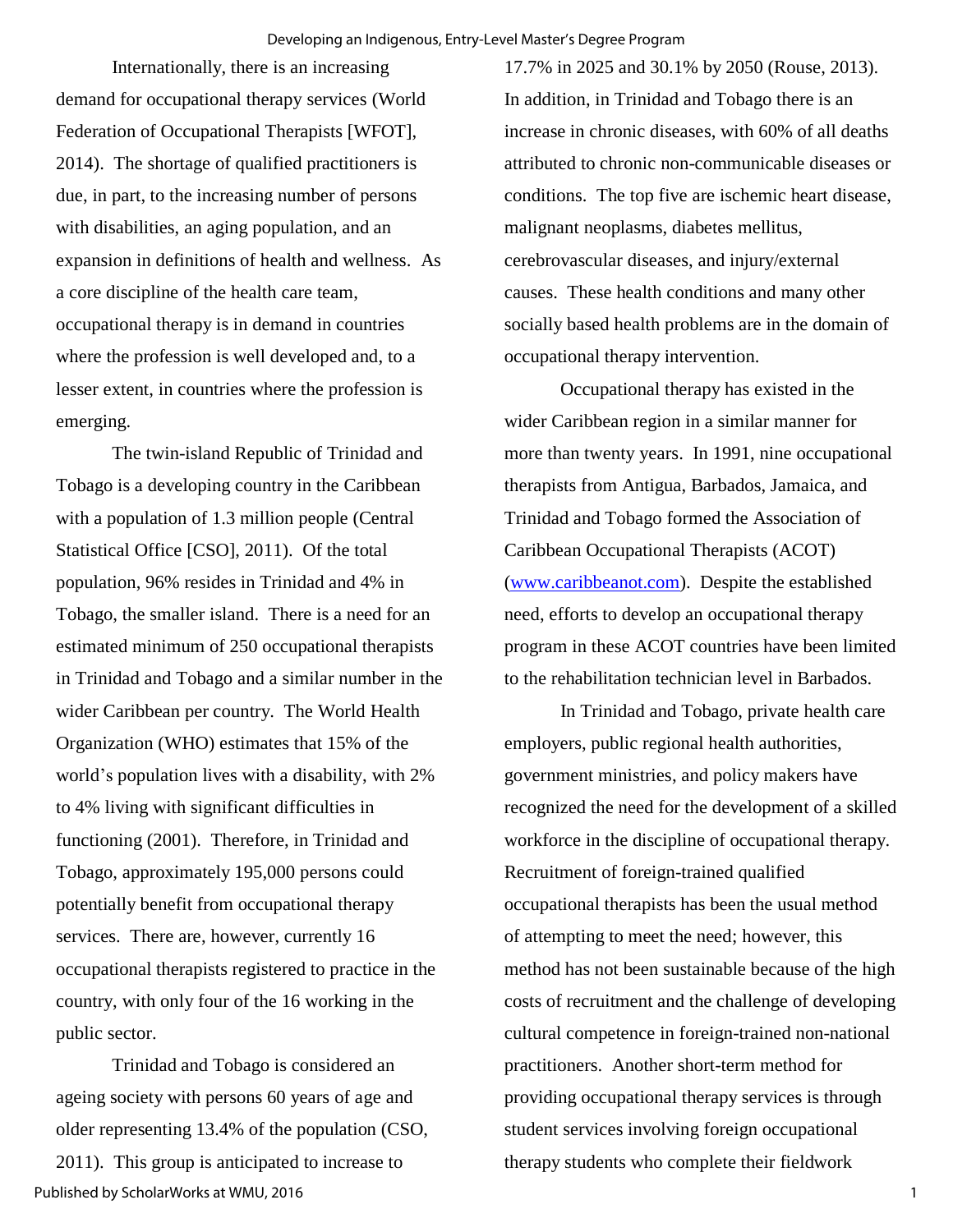placements in Trinidad and Tobago. This approach has raised questions about the quality of occupational therapy services, long-term sustainability, and the ethical considerations of using students to provide services (Cameron et al., 2013). Consequently, the government has started providing scholarships to nationals but because of the migration of qualified therapists, there has been a limited return on the investment. The establishment of an occupational therapy program to serve Trinidad and Tobago as well as the wider Caribbean region is well aligned with current national policies and is seen as a viable strategy to providing occupational therapy services to the society.

While the occupational therapy literature includes curricular models produced from programs where the profession is well established (De Jongh, 2009; De Jongh, Hess-April, & Wegner, 2012; Hooper, Alter, & Wood, 2011), there are few models to inform the process of developing new occupational therapy programs in countries where the profession is emerging. Further, the design of occupational therapy curricula in countries or regions where the profession is well established is guided by nationally accepted standards adopted by the accreditation bodies in those countries (Accreditation Council for Occupational Therapy Education [ACOTE], 2013). In countries where the profession is emergent, accreditation bodies specifically responsible for occupational therapy programs do not exist, which creates a challenge for curriculum development.

In the absence of such models, this paper aims to describe the process undertaken in Trinidad https://scholarworks.wmich.edu/ojot/vol4/iss3/2 DOI: 10.15453/2168-6408.1277

and Tobago to develop an indigenous, entry-level master's degree program in occupational therapy at the University of the Southern Caribbean (USC) located in Trinidad and Tobago. The development of this program is done with the hope that it will serve as a model to inform the curriculum development process in similar contexts where the profession is emerging. The research team designed the process to safeguard the long-term sustainability of the master's degree program in occupational therapy as well as to meet internationally recognized standards. In Trinidad and Tobago, the regulatory body for occupational therapy is the Council of Professions Related to Medicine (CPRM), which is housed in the Ministry of Health. Currently, eligibility to register with the CPRM requires that occupational therapists be graduates of WFOT-approved programs and educated at the master's level (with the exception of graduates from the United Kingdom for reasons outside of the scope of this paper). For this reason, the local USC occupational therapy program was developed at the master's level. In the absence of a local accreditation body with standards specific to occupational therapy, the program planners sought to gain WFOT approval by meeting the *Minimum Standards for the Education of Occupational Therapists* established by the WFOT (WFOT, 2002).

The WFOT specifically requires that new programs demonstrate that they are not wholly imported from foreign established programs, but rather have been developed in response to locally identified occupational needs of the society they will serve. The WFOT, however, also requires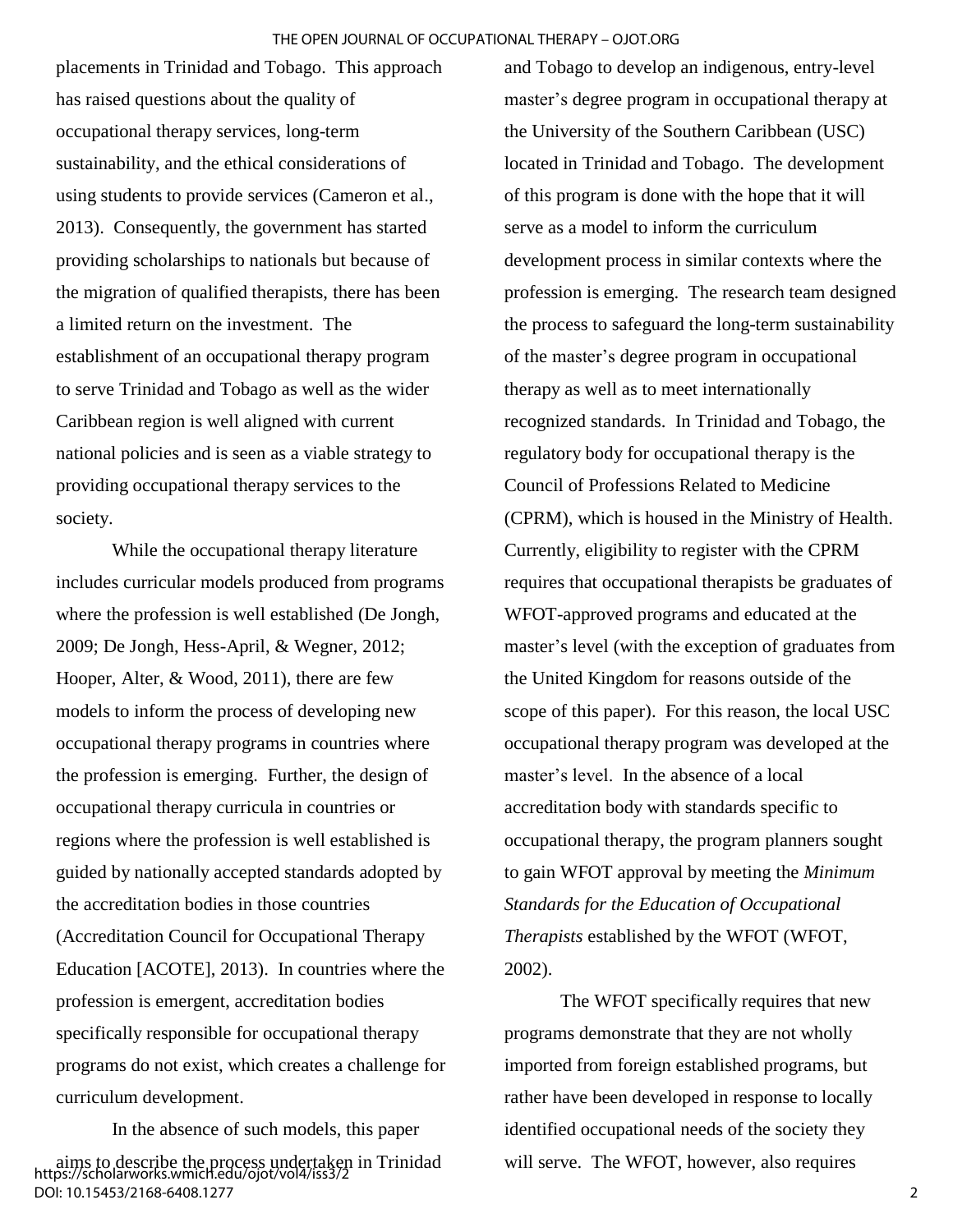partnership with an established educational program. In this case, the USC partnered with Loma Linda University in the United States. Therefore, in addition to partnering with local

agencies to safeguard the sustainability of the program, the developers also collaborated with global organizations that would enhance the quality of the curriculum (see Figure 1).



*Figure 1*. The local and global partnerships with the emerging master of occupational therapy program at the University of the Southern Caribbean. TTOTA = Trinidad and Tobago Occupational Therapy Association; ACOT = Association of Caribbean Occupational Therapists; WFOT = World Federation of Occupational Therapists; LLU = Loma Linda University; ACTT = Accreditation Council of Trinidad and Tobago; CPRM = Council of Professions Related to Medicine; MoH = Ministry of Health; RHA = Regional Health Authorities; USC = University of the Southern Caribbean.

#### **Methods**

The research team devised a research methodology to investigate the strategies for and barriers to the sustainability of a new master's degree program in occupational therapy and the identification of the local occupational needs of the population the program would serve. We felt that early identification of these was critical to the process of developing the entry-level master's

degree program in occupational therapy. The methods used to determine the strategies for and barriers to establishing the program included a survey sent to occupational therapy practitioners practicing in the Caribbean or with prior experience practicing in the Caribbean and interviews with key stakeholders. The university institutional review boards approved all research. A purposive sampling method was used to recruit eight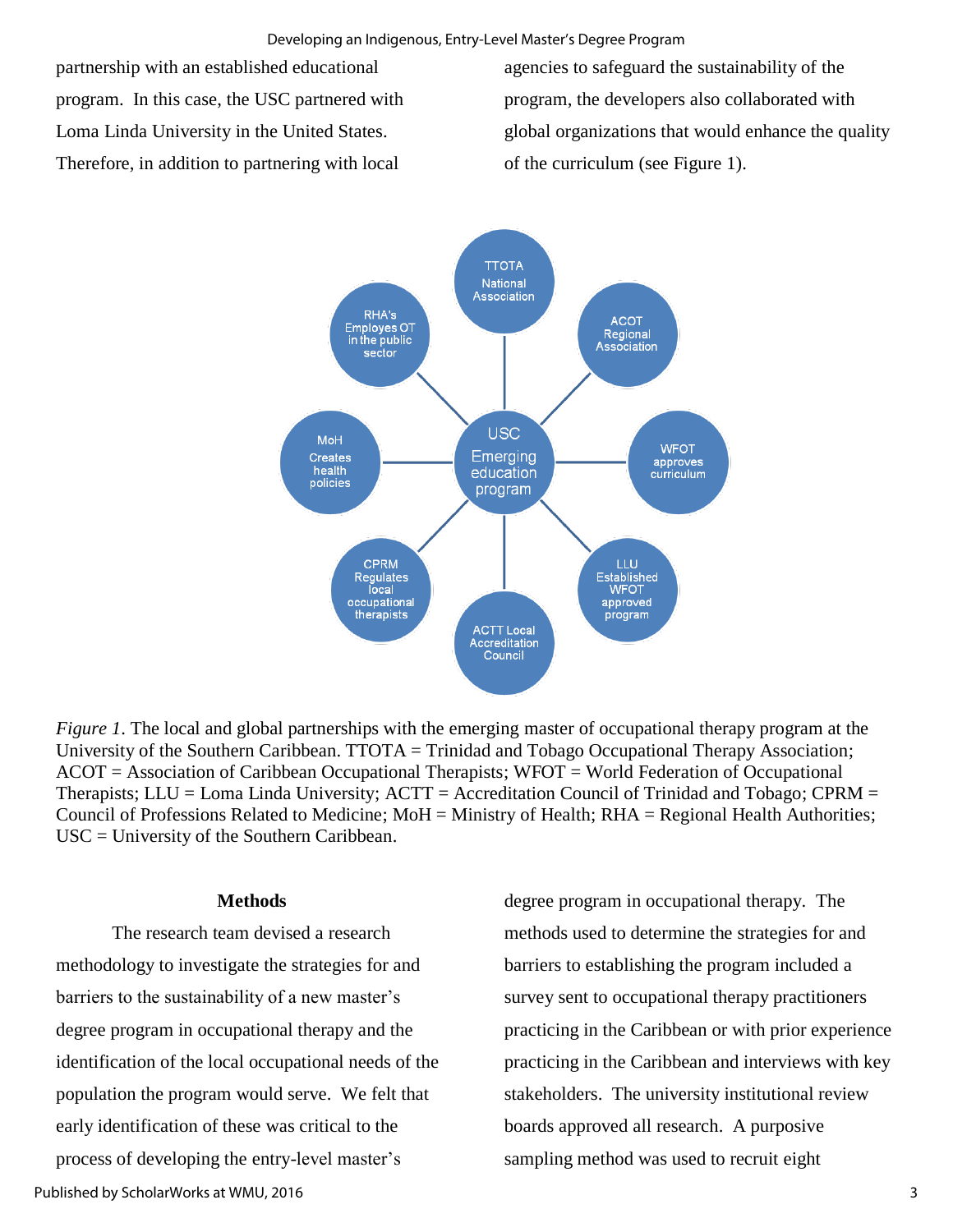stakeholders who represented the stakeholder groups of health care professionals, disability organizations, consumer groups, educationalists, government agencies, and occupational therapists. The three occupational therapists who took part as stakeholders represented both local and regional associations with practice areas covering adult physical rehabilitation, pediatrics, and mental health in Trinidad and Tobago and two other countries in the Caribbean.

#### **Survey and Semi-Structured Interviews**

A survey was designed to gather qualitative and quantitative data to describe the demographics and professional experiences of occupational therapists practicing in the region or Caribbean occupational therapists with an interest in practicing in the region. The survey was posted online and sent out to occupational therapy groups and associations inviting occupational therapists of Caribbean origin or with experience practicing in the Caribbean to participate. The research team developed the survey as part of the study design in order to specifically gather the collective voice and insight on the development of an occupational therapy program from occupational therapists practicing in the Caribbean.

The analysis of the quantitative data by descriptive statistics presented a snapshot of the type and breadth of occupational therapy expertise existing in the region as a whole. The survey also gathered qualitative data from the respondents on their professional experiences and their opinions on the features that would be essential to the curriculum of the proposed program. We received 47 responses to the 20-item survey. The responses https://scholarworks.wmich.edu/ojot/vol4/iss3/2 DOI: 10.15453/2168-6408.1277

provided information on the relevance and sustainability of a new indigenous occupational therapy program. In the comments of the survey, the respondents expressed their concern about new graduates' ability to apply their knowledge of occupational therapy to local populations. The respondents emphasized that graduates need to be responsive to particular health conditions impacting the local populations. The survey findings also explored the challenges that these occupational therapists practicing in the region felt the new graduates would encounter in their post-graduate working environments. Data from the 47 survey respondents identified educational strategies and professional preparation as essential for entry-level clinicians to practice competently in the region. The survey data is not reported here; however, the findings were used to guide the development of the semi-structured interview questions and follow-up focus group questions with key stakeholders regarding the creation of an occupational therapy program.

The second strategy involved eight individual semi-structured interviews and a focus group (Kielhofner, 2006). The initial semistructured interviews were held at the offices of the key informants or at mutually selected locations in order to elicit a natural narrative from the participants (Franits, 2005). The semi-structured interview consisted of 20 questions based on a literature review, the findings of the survey, and a review by the research team. The interviews ranged in length from 45-55 min. Sample interview questions are listed below.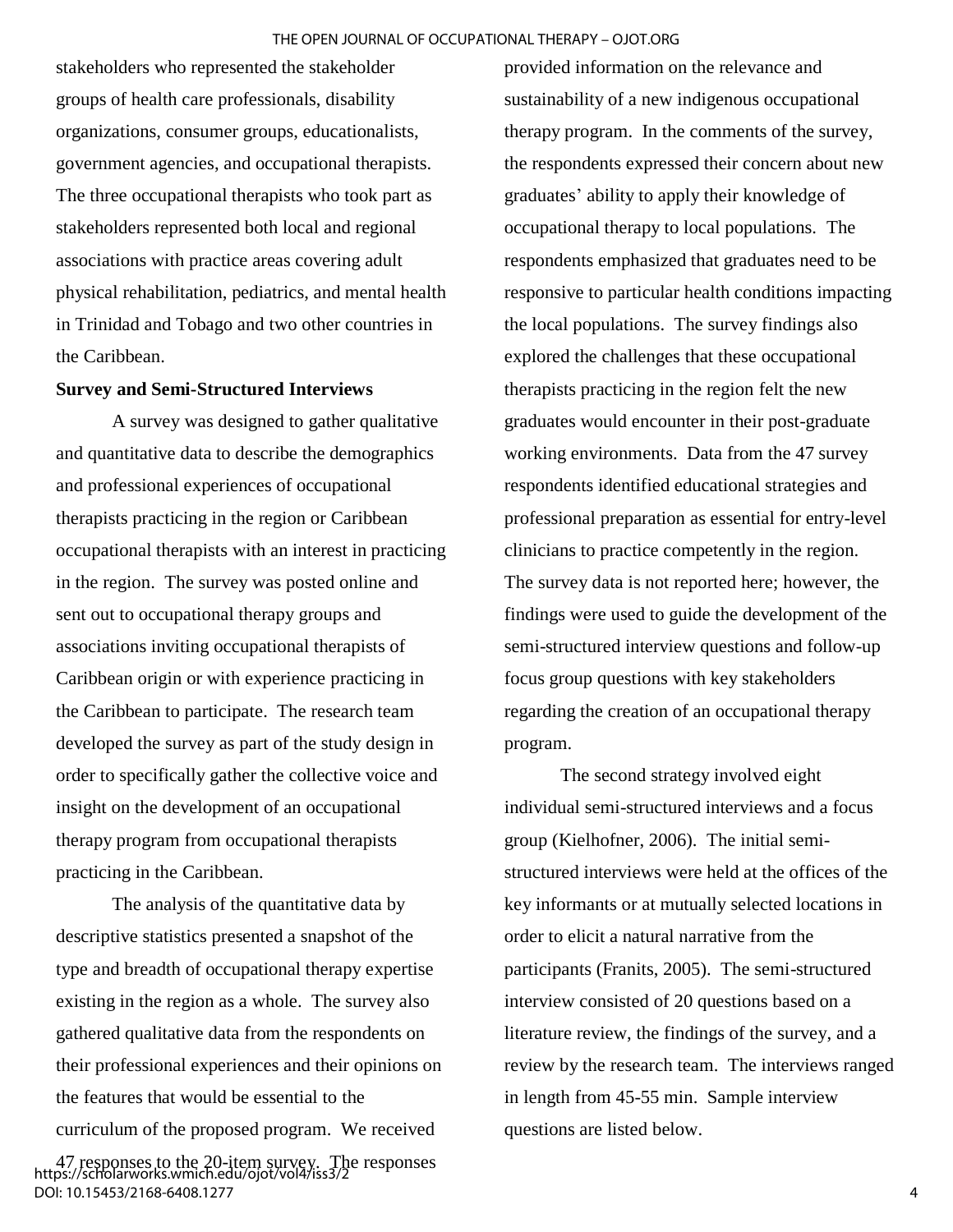- 1. What would you consider essential to the success and sustainability of a (occupational therapy) program in a context like Trinidad and Tobago?
- 2. What are some things you think need to be in place in order for a professional educational program like this to graduate competent clinicians as well as for the program to be sustainable in the long run?
- 3. Do you foresee any problems we could run into in the implementation of this program?
- 4. How would you advise or plan to get around these challenges? Would you (or does your organization) have a role in this?
- 5. Do you foresee any problems that would hamper the occupational therapy graduates' ability to work competently in the health sector in Trinidad and Tobago upon graduation?

A focus group of four of the previously interviewed stakeholders was also conducted and found to be beneficial, as the participants could clarify among themselves both the barriers and the strategies and offer through the interactive session new synergistic approaches to addressing the barriers. Facilitated by the first author, the participants did a review of the findings from the initial semi-structured interviews to probe deeper into the strategies and the barriers that had been identified during the initial interviews (Glaser & Strauss, 1967; Lincoln & Guba, 1985; Pelto & Pelto, 1987). These stakeholders offered insight into the perspectives of their organizations, which included the tertiary level institutions, disability organizations, and government and public health agencies. The open and face-to-face nature of the focus group fostered creative discussion around

innovative collaborative strategies that could strengthen the program. The strategies offered through the survey data triangulated with the strategies developed during the focus group, thereby enhancing the trustworthiness of the process. For example, one focus group dealt specifically with strategies to mitigate the barriers raised when asked:

> Now that we are discussing as a group, are any of these barriers that have been identified (to the sustainability of the program) manageable by any of the organizations that you as stakeholders represent? If so, in what way can your organization, either separately or in collaboration with any other organizations, work towards removing or minimizing these barriers?

Finally, follow-up semi-structured interviews were conducted with two participant stakeholders who were selected based on their responses to the initial interviews and their levels of expertise and commitment to the curriculum development process. The guiding questions for the audio-recorded interviews were again developed by the first author according to the themes that emerged from the focus group and the desire to explore specific barriers and strategies more deeply for program sustainability. For example, the question "What are the greatest health needs of the people that the OT masters program will be responding to?" was used to probe the emerging theme of compassion and service to country. The question "Specifically for clinical fieldwork placements and the matter of competence and supervision these are areas of challenge owing to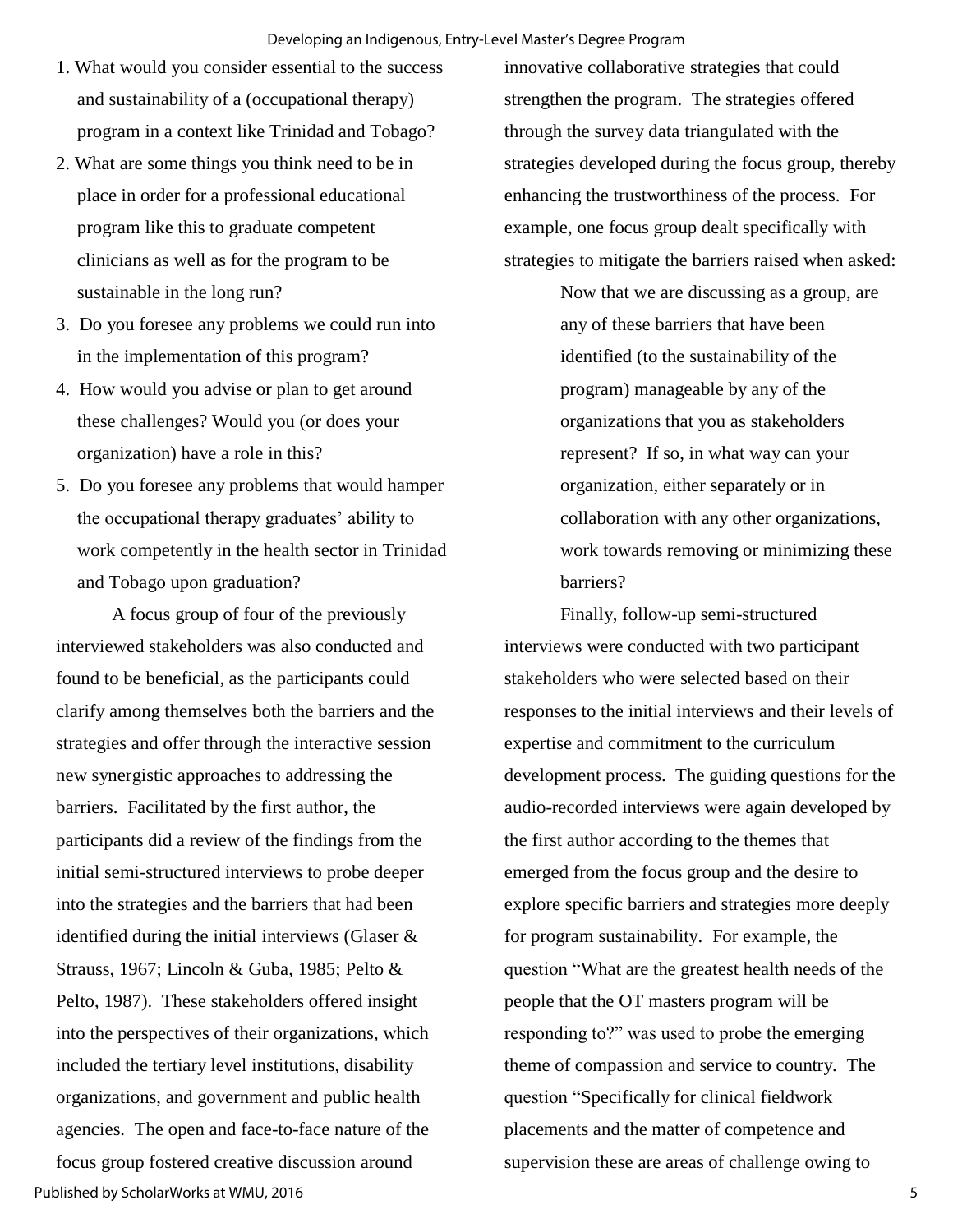the lack of experienced OTs, what are your thoughts on strategies that could be put forward to help mitigate this challenge?" probed the emerging theme around the lack of local academic and clinical educators.

#### **Data Analysis**

Survey data were analyzed with descriptive statistics. Short-answer responses were grouped by similarities and differences with reference to the current condition of occupational therapy in the region, strategies for and barriers to the sustainability of the program, and proposed educational components of the program. The texts of each of the transcribed interviews and the focus group were analyzed and coded manually by the first author, and a second coder initially coded two transcriptions for reliability. Dedoose® qualitative software was used to code each of the transcripts. The frequency of the codes was tabulated and the codes were grouped into related categories. The categories were converted into concept maps from which themes and their relationships to each other emerged (Daley, 2004). Development of the themes was done until saturation was reached and trustworthy conclusions about the main barriers to and strategies for the sustainability of the program could be reached from the data (Kielhofner, 2006). **Findings** 

Taken together, the data from the survey, the stakeholder interviews, the focus group, and the follow-up semi-structured interviews identified existing barriers to and potential strategies for developing, implementing, and sustaining an entrylevel master's degree program in occupational therapy. Five main themes emerged from the data that identified the barriers: (a) lack of awareness of occupational therapy as an essential profession, (b) a need for experienced academic and clinical educators, (c) a need for fieldwork sites in a range of practice areas, (d) instilling a sense of compassion and service to country in students, and (e) developing clinical competence in students.

Along with these identified barriers, the strategies offered to manage the barriers were grouped into five themes and developed into curricular threads (see Table 1). The five curricular threads that were developed from the data were: (a) occupational justice and professional advocacy, (b) scholarship of teaching and learning, (c) experiential learning through fieldwork and service learning, (d) compassionate practitioner, and (e) evidence-based practice. In recent years, curricular threads have been recognized as a method of explicitly aligning overarching program objectives with course content and course sequencing (Hooper, 2008; Hooper et al., 2011). Curricular threads are reflected in the curriculum design, course content, and education methods, and so serve to reinforce and integrate throughout a curriculum the implicit values and educational focus of a program. Explicit curricular threads also serve to identify for students, faculty, and the public the values and mission of the program.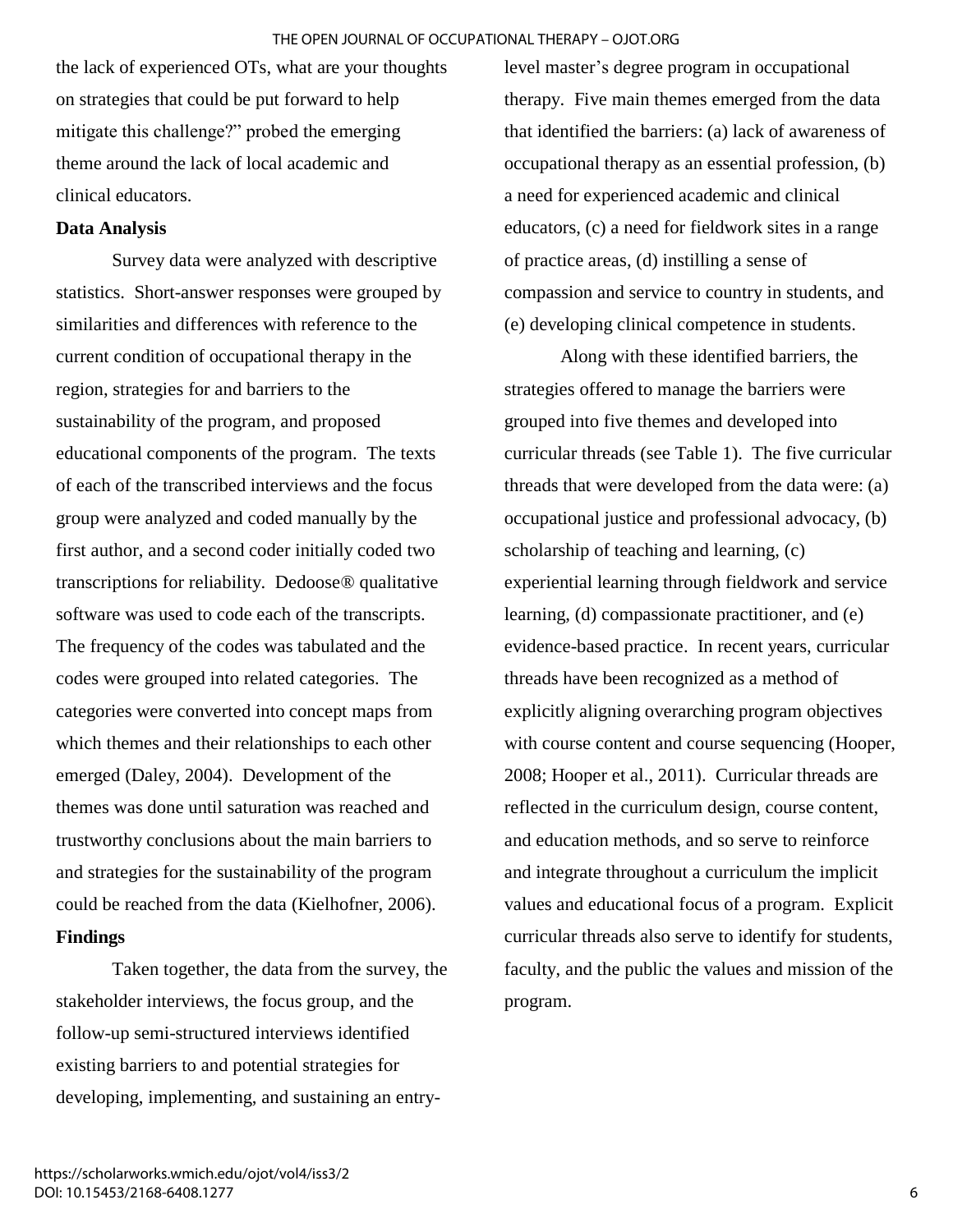#### **Table 1**

|  |  |  | Process of Development of the Curricular Framework Informed by the Data |  |  |
|--|--|--|-------------------------------------------------------------------------|--|--|
|  |  |  |                                                                         |  |  |

| Themes from the data                                                              | <b>Curricular threads developed from</b><br>the themes          | <b>Program implementation</b><br>strategies to facilitate curricular<br>threads                      |
|-----------------------------------------------------------------------------------|-----------------------------------------------------------------|------------------------------------------------------------------------------------------------------|
| <b>Lack of awareness of</b><br>occupational therapy<br>as an essential profession | Occupational justice and professional<br>advocacy               | Course content<br>Service learning                                                                   |
| <b>Need for experienced</b><br>academic and clinical<br>educators                 | Scholarship of teaching and learning                            | Course content<br>Service learning<br>Mentorship program<br>Emphasis on life-long learning           |
| Need for fieldwork sites in a<br>range practice areas                             | Experiential learning through<br>fieldwork and service learning | Selection criteria<br>Fieldwork distribution<br>Service learning<br>Emphasis on life-long learning   |
| Instilling a sense of<br>compassion and service to<br>country in students         | Compassionate practitioner                                      | Selection criteria<br>Service learning                                                               |
| <b>Developing clinical</b><br>competence in students                              | Evidence-based practice                                         | Selection criteria<br>Course content<br>Fieldwork supervisory models<br>Service learning<br>Research |

### **Theme 1. Lack of Awareness of Occupational Therapy as an Essential Profession**

The stakeholders collectively voiced a glaring lack of awareness of occupational therapy as an essential profession in the country. As an emerging profession, occupational therapy is not readily included as a part of an inter-professional team in the health care system in Trinidad and Tobago. The current 14 occupational therapists in the country focus their practice in out-patient clinic settings, primarily in pediatrics and adult physical rehabilitation. One stakeholder noted the challenge this creates in advocating for occupational therapy positions:

Where the policy makers have worked with occupational therapist, like say overseas, they're understanding of how OT fits in the health care. But where they have not had that exposure, it is very difficult for you to go in and to have that kind of dialogue with them. Stakeholders perceived that the lack of occupational therapy services in the public sector, especially, as a social injustice to individual citizens as well as to the society at large:

> So, a person with a disability is not an object that you move only when it needs to be taken to the doctor. A person with a disability does have a life. A person with a disability can contribute to society. A person with a disability can be educated and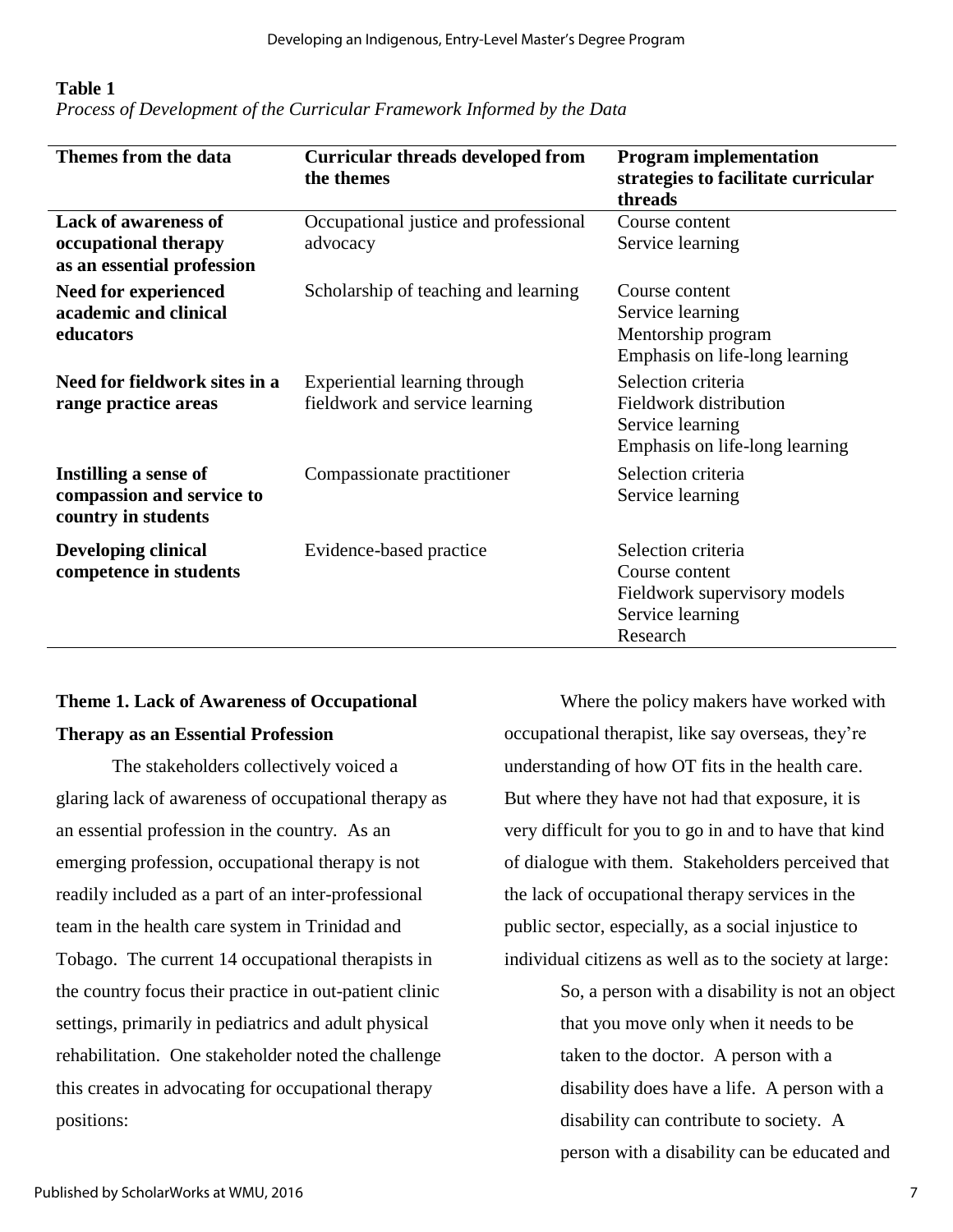enjoy family life and all of the human rights. That paradigm shift needs to take place in (Caribbean countries) and that could only happen with awareness. Awareness and sensitization is the first port of call.

The lack of awareness of occupational therapy as an essential profession exists among both the general public and other health care professionals. This creates a challenge because there is a lack of demand from the public for occupational therapy as well as a lack of understanding among other health professionals of the scope and potential of the profession in meeting the health care needs of people in a variety of settings.

**Curricular Thread 1. Occupational justice and professional advocacy.** The data revealed that it was important for new graduates who would be working in a context of an emerging profession to have the knowledge, skills, and attitudes to be professional advocates for the profession and for their service users. They need to be able to "carve out a niche for themselves" to demonstrate the value of the profession rather than just talk about it, because "when we talk ... they don't understand, but when they see it in action …rather than just talking (it) will make a difference."

 The survey respondents strongly encouraged that the program provide students with opportunities to learn professional advocacy skills, such as political reasoning, problem solving, and collaboration, in order to respond effectively to the environmental workplace challenges identified. One respondent stated, "If we can team up with

various ministries, whether it's health and provide https://scholarworks.wmich.edu/ojot/vol4/iss3/2 DOI: 10.15453/2168-6408.1277

community-based, OT community centers, and provide education and maybe screenings, through the ministry [Ministry of Health] as well so that it's not just one time.

 In Trinidad and Tobago, where persons with disabilities and persons at risk of occupational imbalances experience health disparities, the role of occupational therapy is uniquely essential and multi-pronged. The profession has the potential to "promote social justice by enabling people to participate as valued members of society despite diverse or limited occupational potential" (as cited in Braveman & Bass-Haugen, 2009, p. 176) through traditional occupational therapy roles as well as emerging practice areas and strategic partnering with external organizations (American Occupational Therapy Association [AOTA], 2006; Braveman & Bass-Haugen, 2009).

### **Theme 2. A Need for Experienced Academic and Clinical Educators**

An area of challenge that emerged from the data was the lack of available academic and clinical occupational therapy educators and their inexperience in education. A large majority of the local clinicians have less than 5 years experience. As one stakeholder stated, "You could be really good at a job and you can't relay the information and get students to learn, then that's not going to be helpful." It was suggested that therapists without teaching experience should "do some type of formal education to know how to plan a syllabus…course outline … and now deliver on that."

**Curricular Thread 2. Scholarship of teaching and learning.** The main stakeholder, USC, appreciates the need for qualified and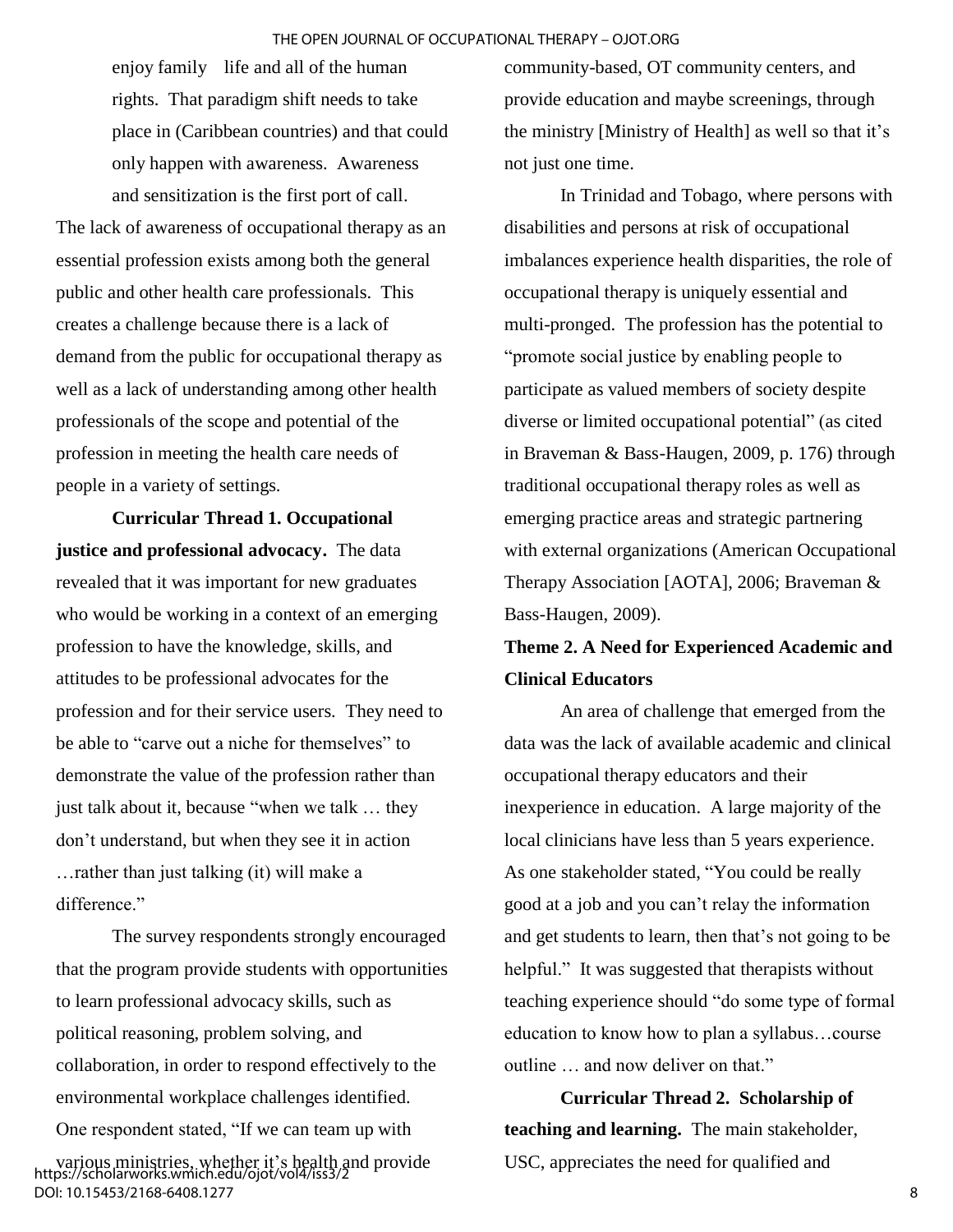experienced faculty to lead the development of the program. USC supports the proposal to develop the academic and teaching skills of the local workforce. In addition, collaboration with the WFOT has been helpful in garnering technical assistance for recruitment and developing the skills of the local workforce. One of the outcomes of these collaborations is the development of a 10-week Occupational Therapist as Educator blended online and face-to-face training course for local clinicians.

With respect to the data, in response to the theme of limitations of local academic and fieldwork educators, a curricular thread emerged around instilling in the students an appreciation for a spirit of inquiry and life-long learning. Developing in students a mindset of scholarship and leadership in the areas of education, research, and practice through evidence-based inquiry is a strategy that would benefit both their professional development and the sustainability of the program. It was suggested that with this mindset the new graduates and clinical educators would be inspired and encouraged to be life-long learners and to consider becoming educators themselves and returning to the program in these new roles. Stakeholders suggested strategies such as "use past alumni mentorship for existing students" and for students to do "research … a profession is not a profession unless it is researched."

# **Theme 3. Need for Fieldwork Sites in a Range of Practice Areas**

All of the stakeholders identified the need for occupational therapy services in a wide range of practice areas relevant to the needs of Trinidad and

Tobago. The stakeholders most strongly saw a need Published by ScholarWorks at WMU, 2016

to expand services in the area of pediatrics and schools  $(37.5\%, n = 18)$ . Other areas included prevention, wellness, and health promotion (16.6%,  $n = 8$ ; mental health (14.5%,  $n = 7$ ); ageing  $(12.5\%, n = 6)$ ; work  $(10.2\%, n = 5)$ ; and rehabilitation (8.3 %,  $n = 4$ ). These settings, along with others, were also seen as needed for fieldwork placements to prepare graduates to meet the health needs of Trinidad and Tobago. One stakeholder commented:

> Definitely, they need a lot of fieldwork, level I fieldwork, you know, jails,

Montessori's, out-patient clinics, adults day centers, private. I mean they really need to be exposed to a wide range as part of their master's program before they do their level II, where technically you'll be practicing as a practitioner. I mean you have to be on your own to some extent.

This led to a discussion of supervision models in a country where there are few occupational therapists and, consequently, a limited number of sites for students to carry out their fieldwork placements with an occupational therapist on-site. Also of concern was the level of experience of the relatively new cohort of local clinicians and their limited experience as clinical educators.

**Curricular Thread 3. Experiential learning through fieldwork and service learning.** As a result of the emphasis on the importance of the fieldwork component of the program to the integration of clinical skills in a context lacking many opportunities for experiential clinical learning, the curricular thread of fieldwork and service learning was developed. In response to the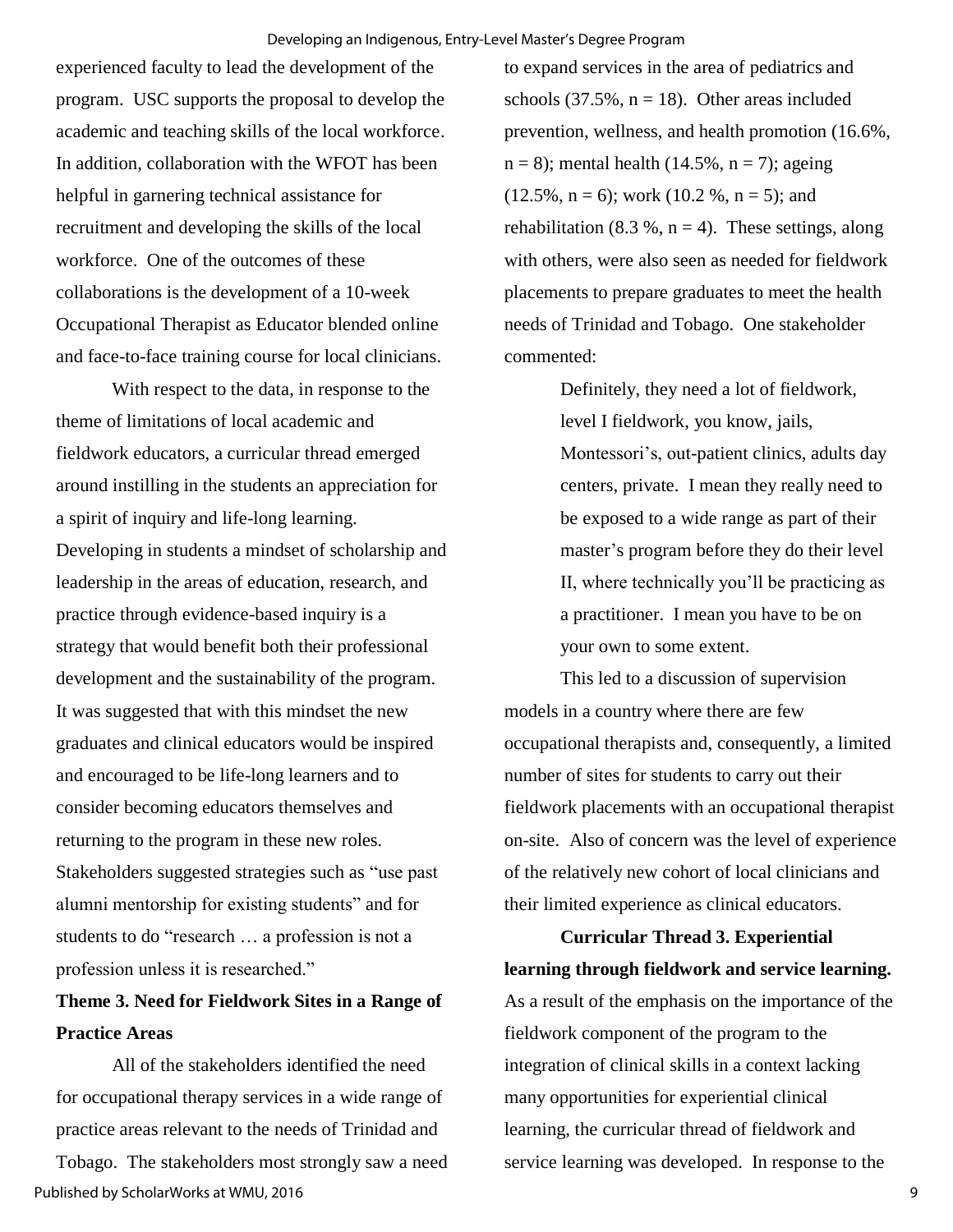potential shortage of fieldwork sites and supervision therein, innovative models of supervision were suggested that would use both the education program's fieldwork coordinator and experienced clinicians to provide supervision, "For sites that have therapists, (but) very inexperienced therapists … it could be kind of a supervisor of a supervisor of a supervising student."

Innovative and collaborative strategies emerged from the focus group. One strategy was to develop fieldwork sites out of service learning (SL) placements. SL is differentiated from fieldwork in that SL is used to facilitate the students' integration of concepts learned in the classroom through real life experiences in a service capacity. Fieldwork placements are focused on applying clinical reasoning and practicing clinical skills and professional behaviors in a graded clinical capacity. Thus, a fieldwork site may start off as offering students SL opportunities and grow into a fieldwork site. This could benefit the placement sites as well as the program. The stakeholders also suggested using established non-governmental organizations as potential SL and fieldwork sites. All of the members of the focus group indicated that their organizations would be willing to actively collaborate with USC and with each other to offer fieldwork placement opportunities.

 The stakeholders also offered rationales supporting overseas fieldwork placements where experienced clinical educators would be available. This would also support the development of students' clinical skills as well as their personal and professional maturity.

Another thing they do there [overseas placement in Canada] too is to compare their program with what they're seeing … and recognize that they have a good program. And so therefore they come back ready to go, ready to qualify, and ready to do well. And we found that it's necessary for them to leave you. But for them to just know what is there outside to make comparisons about life and so on.

 While fieldwork is not an innovation per se in occupational therapy education, it will be tailored in this curriculum to counterbalance the contextual challenges. For example, students coming from other parts of the Caribbean ideally will return to their home island where experienced occupational therapists may be available to provide placement and new graduate supervision. Not only will this practice of extending fieldwork to the wider Caribbean region be more culturally competent, it would widen the pool of available clinical educators as well as strengthen the commercial sustainability of the program.

## **Theme 4. Instilling a Sense of Compassion and Service to Country in Students**

The quality of compassion emerged from the data as important for the occupational therapy graduates to embrace. This was seen as a natural tenet of the philosophy of the profession but, more importantly, owing to the moral responsibilities seen as incumbent on the practitioner in a country with wide health disparities.

One stakeholder shared that as opposed to thinking, "Okay I can get a scholarship if I do OT," students should "be passionate about wanting to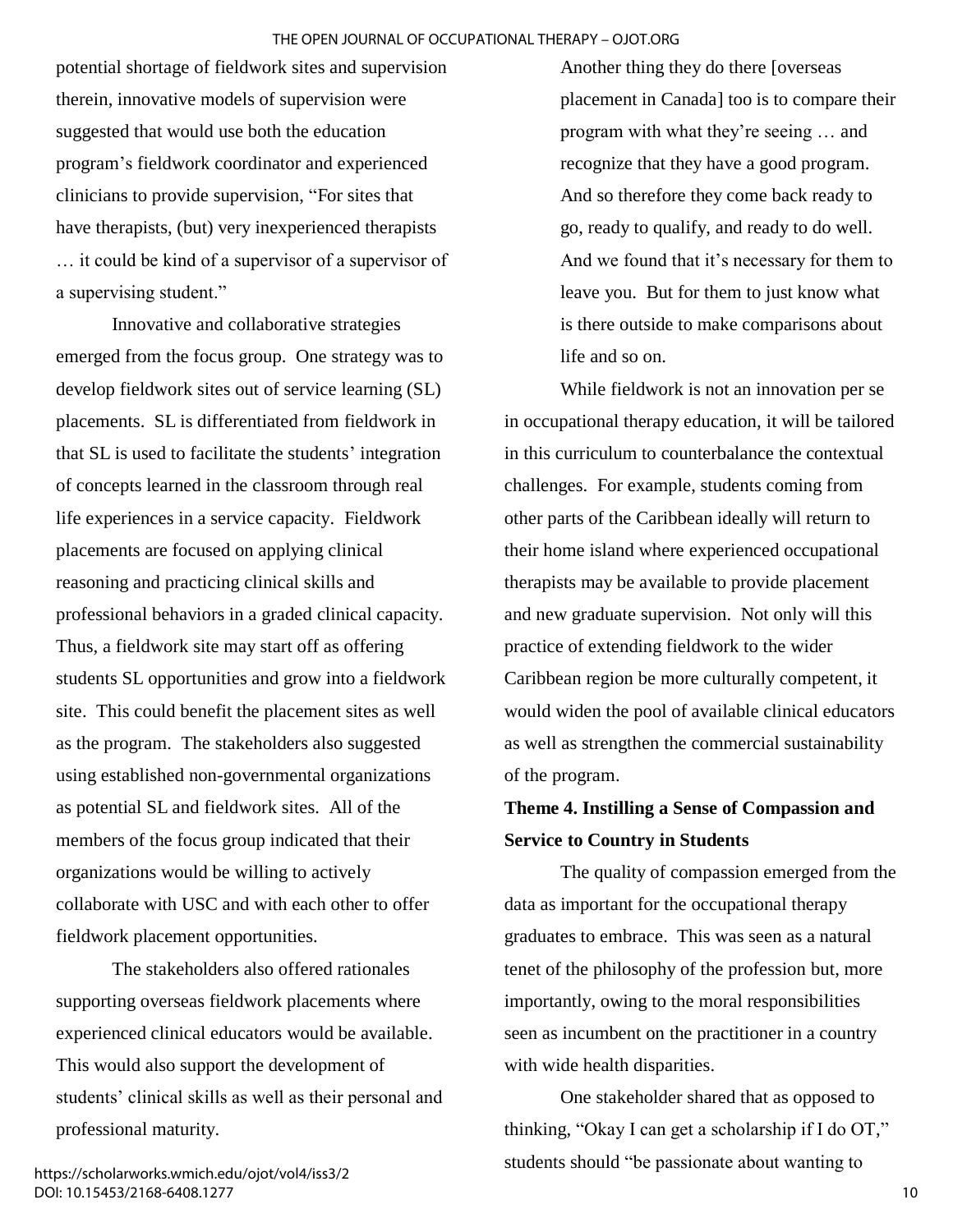help people …trying to give people the best quality of life." The theme of compassion emerged from the data with reference to giving back to the profession and giving back to the country in particular by providing services in the public sector despite current salary discrepancies with the private sector. The theme of compassionate practitioner is reflected in the mission of USC as a values-based institution: "USC seeks to transform ordinary people into extraordinary servants of God to humanity through holistic tertiary education experience" (USC, 2015). As stated by one stakeholder,

And that's what we'd like to see in our OT graduates so that wherever they serve, whatever the work, that they're able to distinguish themselves as being effective practitioners, but also practitioners with a sense of compassion and care. There is need for absolute care and concern.

**Curricular Thread 4. Compassionate practitioner.** The curricular thread of compassionate practitioner would be supported through the use of SL as an educational method. SL has been defined as "a teaching and learning strategy that integrates meaningful community service with instruction and reflection to enrich the learning experience, teach civic responsibility and strengthen communities" (Campbell, Rhynders, Riley, Merryman, & Scaffa, 2010, p. 513). Programs based on these constructs are believed to facilitate advanced clinical reasoning skills as well as professional identity and behavior through reflective contemplation and consideration of community viewpoints (Campbell et al., 2010; Querry & Smith, 2004; Vroman et al., 2010). Published by ScholarWorks at WMU, 2016

 Further, curriculum content addressing the place of spirituality in the philosophy of occupational therapy as well as in the philosophy of the institution would enhance the development of the compassionate practitioner. "Compassionate practitioner" as a curricular thread woven explicitly throughout the curriculum will develop this quality in students. One stakeholder reflected:

> As a Christian institution—Christian university—we seek to provide what we term a values-based education. And so while it is true that there may be other training facilities that operate from a different philosophical perspective, we believe that characters are the foundation of our training and that we just do not want bodies on the wards, but we want individuals who will care for the patients and would have a responsible attitude to work, to the profession; who will be competent and compassionate professionals.

# **Theme 5: Developing Clinical Competence in Students**

Another theme that emerged from the data linked to the issue of clinical educators was the capacity of the program to produce competent entry-level practitioners who would be able to function independently in the workplace upon graduation, particularly in a context where the profession is emerging.

We've talked about standards of practice, evidence-based practice and that kind of thing, right? A way in which we were trying to … make sure that we protect the profession and the practice of our profession. I think that that's the kind of

11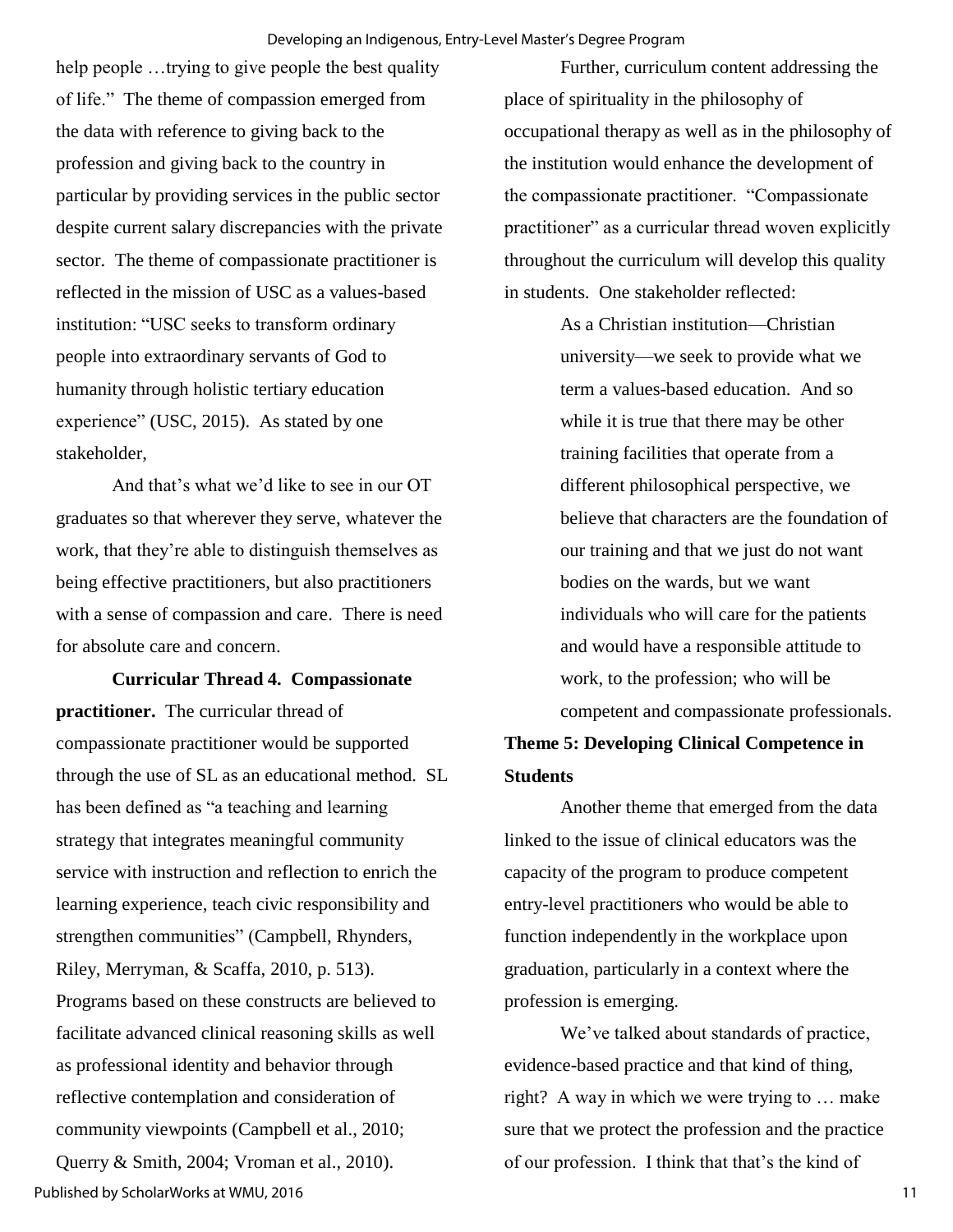thing that is going to have to be looked at, because especially if we have persons who are going to go out and work, more or less on their own.

Added to this concern was the recognition of the reality that owing to a current shortage of occupational therapists these new graduates would likely be practicing in some settings as the sole occupational therapist with limited access to clinical supervision and mentorship. The theme of maintaining competency in the workplace prompted one stakeholder to say, "I think you need to think outside the box because there may not be—you're existing in a system where adherence to quality and to standards is very easy to slip. And so you cannot depend on the health sector to provide that." In the same vein, another stakeholder acknowledged the role of fieldwork in developing competence yet recognized the problem of a lack of fieldwork supervisors: "Sometimes when students ask to come to (a Caribbean country) to (do field) work, sometimes people are reluctant because they know that there is a responsibility for taking that student from point A to B. It's a learning process and that is additional work." Thus, safeguards to developing clinical competence in graduates given the levels of autonomy they would be expected to demonstrate early in their careers was seen as both a necessity and a challenge for this particular program given its context.

**Curricular Thread 5: Evidence-based practice.** The theme of clinical competence given the limited supervision highlighted the need for internalizing in the students an appreciation for evidence-based practice and the self-awareness to

manage one's own clinical competence. One stakeholder stated,

> There has to be some level of supervision … in which standards of practice and evidencebased practice …can be guaranteed to a certain extent because of accountability…. there has to be some way in which once we open the profession up and more persons get involved that there is some way in which we can try to keep the standards going.

This curricular theme of competence based on evidence-based practice demands self-awareness and evaluation of clinical competence with respect to accepted minimum standards as well as sociocultural contexts relevant to practice settings. One strategy to ensure competence that emerged from the data was the idea of emphasizing clinical reasoning skills and the integration of principles of occupational therapy throughout course content.

 This theme also informed the preferred student profile of prospective students. The prior life experiences and qualities of the prospective students were seen as relevant to student success and therefore relevant to the program design and admissions criteria.

> The cohort that you would take in particular, I think would have to be mature enough students that, if possible, persons who have worked in the health sector before so that when they go back into the situation and they are left on their own, they are going to be able to make, the kinds of decisions that are going to be worthwhile and not panic.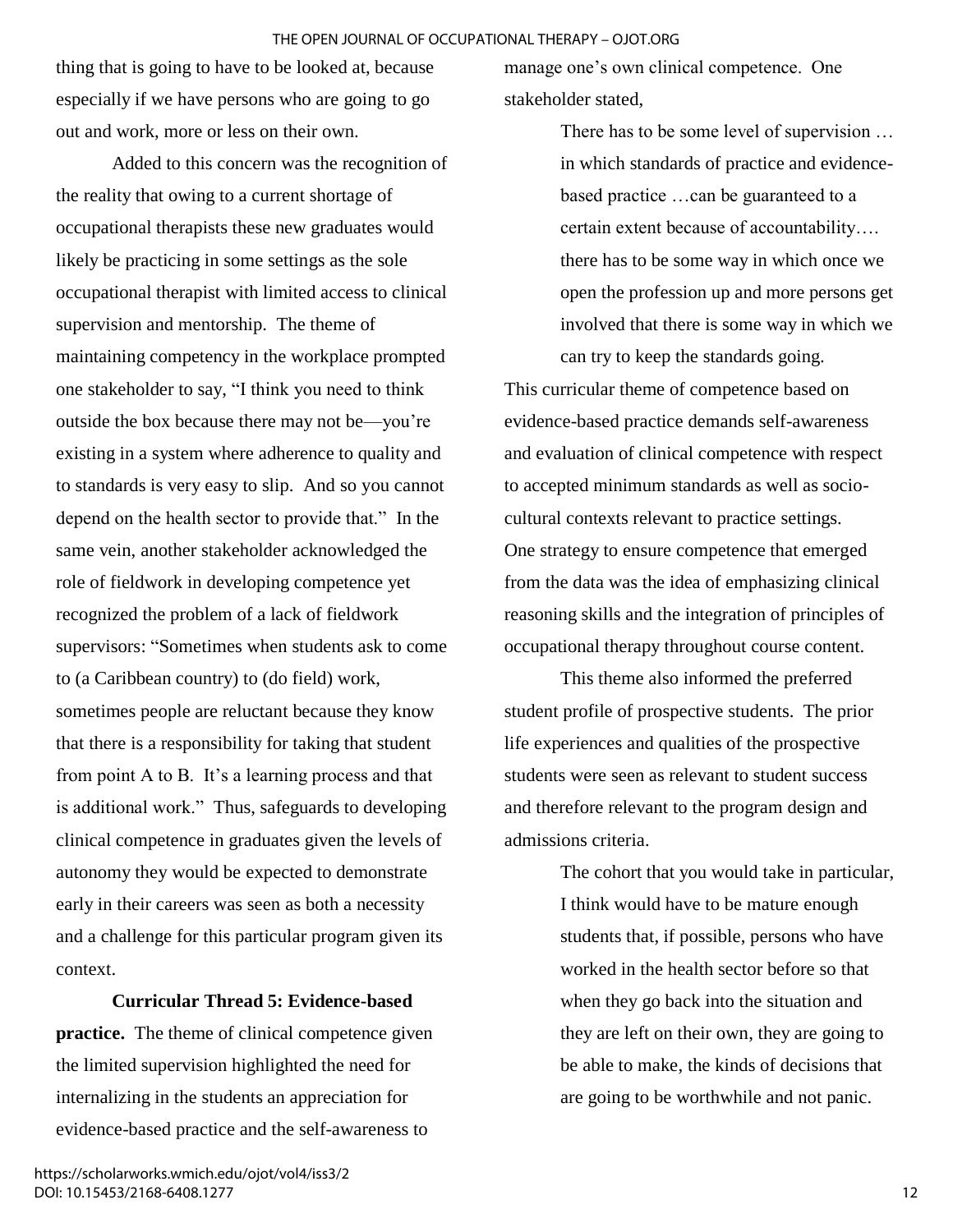#### **Discussion**

Developing the first occupational therapy program in a country is a complicated and challenging process. It takes a collaborative effort and a commitment from multiple sources, for example, the profession, global partners, and the academic institution. From the study's findings the program planners learned that there are a large number of perceived barriers to educating and sustaining a graduated workforce of occupational therapists in the Caribbean. These barriers included a lack of awareness of the occupational therapy profession as an essential profession, a lack of experienced academic and clinical educators, and challenging post-graduate working environments.

While the particular barriers identified in this study may be unique to the local context in which the profession is emerging, it can, in fact, be argued that every program, both new and established, is situated in its own unique and ever changing context and is thus indigenous to its context. The process that was used to develop this new curriculum, therefore, is grounded in a methodical investigation of the contextual factors that would affect the relevance and sustainability of this curriculum and the effectiveness of its graduates to respond to the occupational needs of their community. As such, this type of process may be relevant both to establishing a new curriculum and to revising existing ones.

This study also benefited the curriculum development process by formalizing the establishment of relationships between the global partners, including the academic institution (USC), the affiliated program (LLU), the WFOT, national Published by ScholarWorks at WMU, 2016

and regional associations, and local stakeholders. In order to gain curriculum approval from the WFOT, a new program must demonstrate the support of established program partners as well as a thorough understanding of the local context (Hocking & Ness, 2004). The breath of information gained from the survey and the stakeholders' responses to the honed questions contributed to a process that allowed all partners to have a voice in the development of the curriculum. In this way, the development of the curriculum was embedded in the process.

Curricular threads were developed along with related strategies which, when incorporated into the program, would contribute to the relevance of the curriculum and, by extension, contribute to the sustainability of the program. The curriculum would be designed around the curricular threads so that the corresponding implicit and explicit academic and clinical experiences would prepare the graduates to function competently and compassionately in a Caribbean post-graduation environment where the profession is emergent.

 The use of curricular threads is no longer novel in curriculum design, and neither are the specific threads that were developed from the data study unique to this program (Hooper et al., 2011). However, what will be unique to this indigenous program is the operationalization of the curricular threads in a particular manner. This will happen through candidate selection, course content and sequencing, teaching and learning methods, and fieldwork supervisory models, which will distinguish this program as responsive to the particular demands of the local practice context.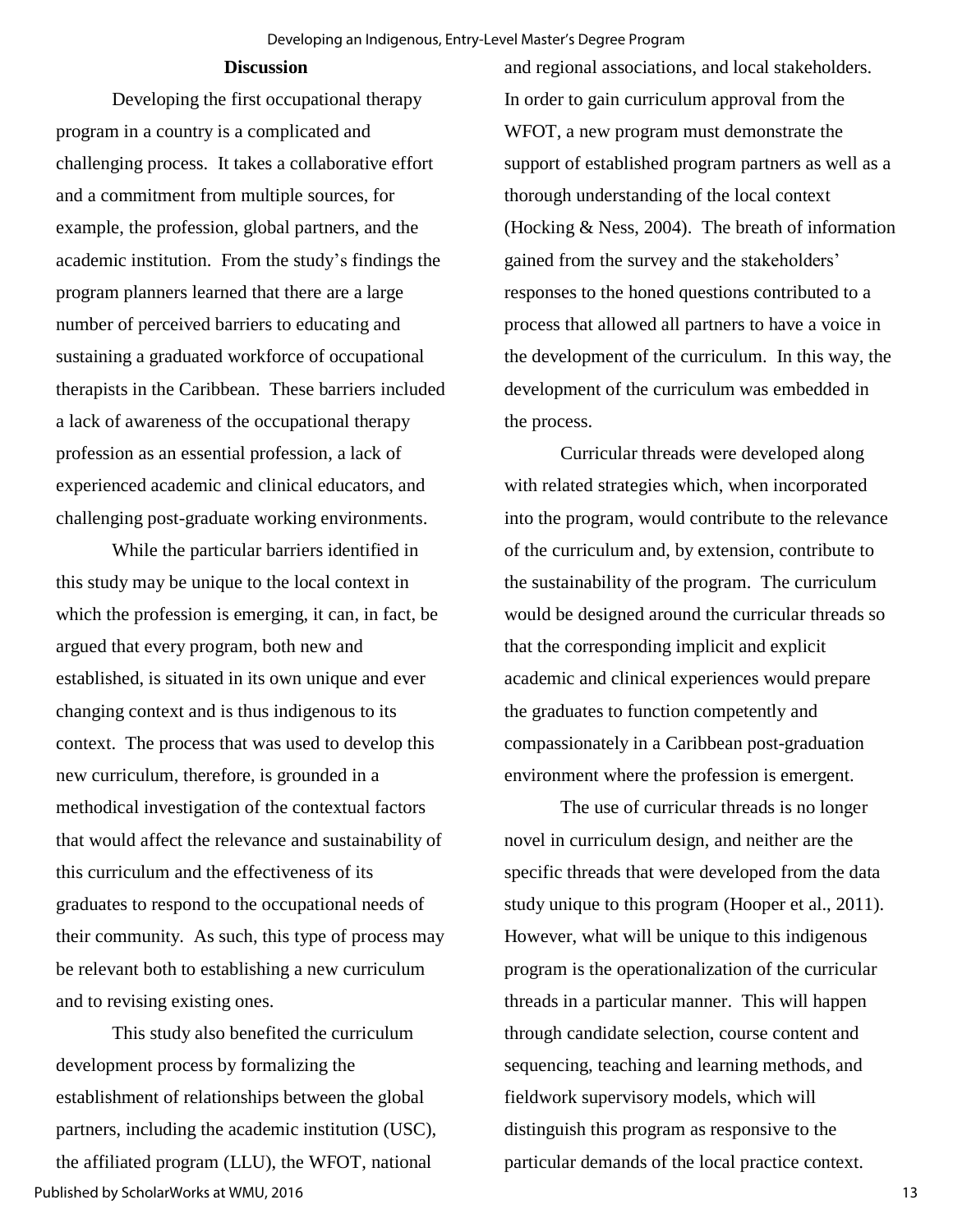New models of practice that respond to the political dimensions of health care as well as public attitudes and beliefs about disability, wellness, and the profession demand new models of education. New models of curricula design responding to social injustice (AOTA, 2006) and political reasoning incorporated into occupational therapy curricula (De Jongh et al., 2012) will prepare future occupational therapists to advocate for social justice as part of their scope of practice. The implementation of strategies remains to be further developed and researched. To further enhance the curricular framework, comparisons can be made with new programs in locations in which the profession is at a similar stage of emergence and in locations where existing programs are being revised owing to the demands of evolving practice contexts.

#### **Conclusion**

The development of the curriculum for this new occupational therapy program at USC in Trinidad and Tobago was embedded in the process, informed by the findings of this study, and followed the guidelines of the WFOT *Minimum Standards for the Education of Occupational Therapists* (2002). This study facilitated the development of this curriculum particularly by identifying and responding to local sociopolitical contexts, including the emergent stage of the profession. Further, the program planning process was well supported by both local and global partnerships and with reference to the established mission of USC. The mission of the Occupational Therapy Department at USC is to graduate individuals who have undergone a transformative education in

occupational therapy, and who are prepared to be https://scholarworks.wmich.edu/ojot/vol4/iss3/2 DOI: 10.15453/2168-6408.1277

competent and compassionate entry-level clinicians and future leaders in the profession identifying with a culture of advocacy and life-long learning. The graduates will thus embody both the core values of the university and the standards of the profession of occupational therapy as expressed appropriately in response to the occupational needs of the local societies they will serve.

#### **References**

Accreditation Council for Occupational Therapy Education. (2013). *2011 Accreditation Council for Occupational Therapy Education (ACOTE) interpretive guide*. Retrieved from [https://www.aota.org/-](https://www.aota.org/-/media/corporate/files/educationcareers/accredit/standards/2011-standards-and-interpretive-guide.pdf) [/media/corporate/files/educationcareers/accredit/s](https://www.aota.org/-/media/corporate/files/educationcareers/accredit/standards/2011-standards-and-interpretive-guide.pdf) [tandards/2011-standards-and-interpretive](https://www.aota.org/-/media/corporate/files/educationcareers/accredit/standards/2011-standards-and-interpretive-guide.pdf)[guide.pdf](https://www.aota.org/-/media/corporate/files/educationcareers/accredit/standards/2011-standards-and-interpretive-guide.pdf)

American Occupational Therapy Association. (2006). AOTA's societal statement on health disparities. *American Journal of Occupational Therapy*, *60*(6), 679.<http://dx.doi.org/10.5014/ajot.60.6.679>

Braveman, B., & Bass-Haugen, J. D. (2009). Social justice and health disparities: An evolving discourse in occupational therapy research and intervention. *American Journal of Occupational Therapy*, *63*(1), 7-12. <http://dx.doi.org/10.5014/ajot.63.1.7>

Cameron, D., Cockburn, L., Nixon, S., Parnes, P., Garcia, L., Leotaud, J., . . . Williams, T. (2013). Global partnerships for international fieldwork in occupational therapy: Reflection and innovation [Special Issue]. *Occupational Therapy International: Global Partnerships in Occupational Therapy*, *20*[\(2\), 8](http://onlinelibrary.wiley.com/doi/10.1002/oti.v20.2/issuetoc)8-96.

<http://dx.doi.org/10.1002/oti.1352>

Campbell, R. M., Rhynders, P. A., Riley, M., Merryman, B., & Scaffa, M. E. (2010). Educating practitioners for health promotion practice. In M. Scaffa, S. M. Reitz, & M. A. Pizzi (Eds.), *Occupational therapy in the promotion of health and wellness* (pp. 512-527). Philadelphia: Davis Company.

Central Statistical Office. (2011). Government of the Republic of Trinidad and Tobago. Retrieved from: <http://www.cso.gov.tt/>

Daley, B. (2004). Using concept maps in qualitative research. *Proceedings from the first International Conference*